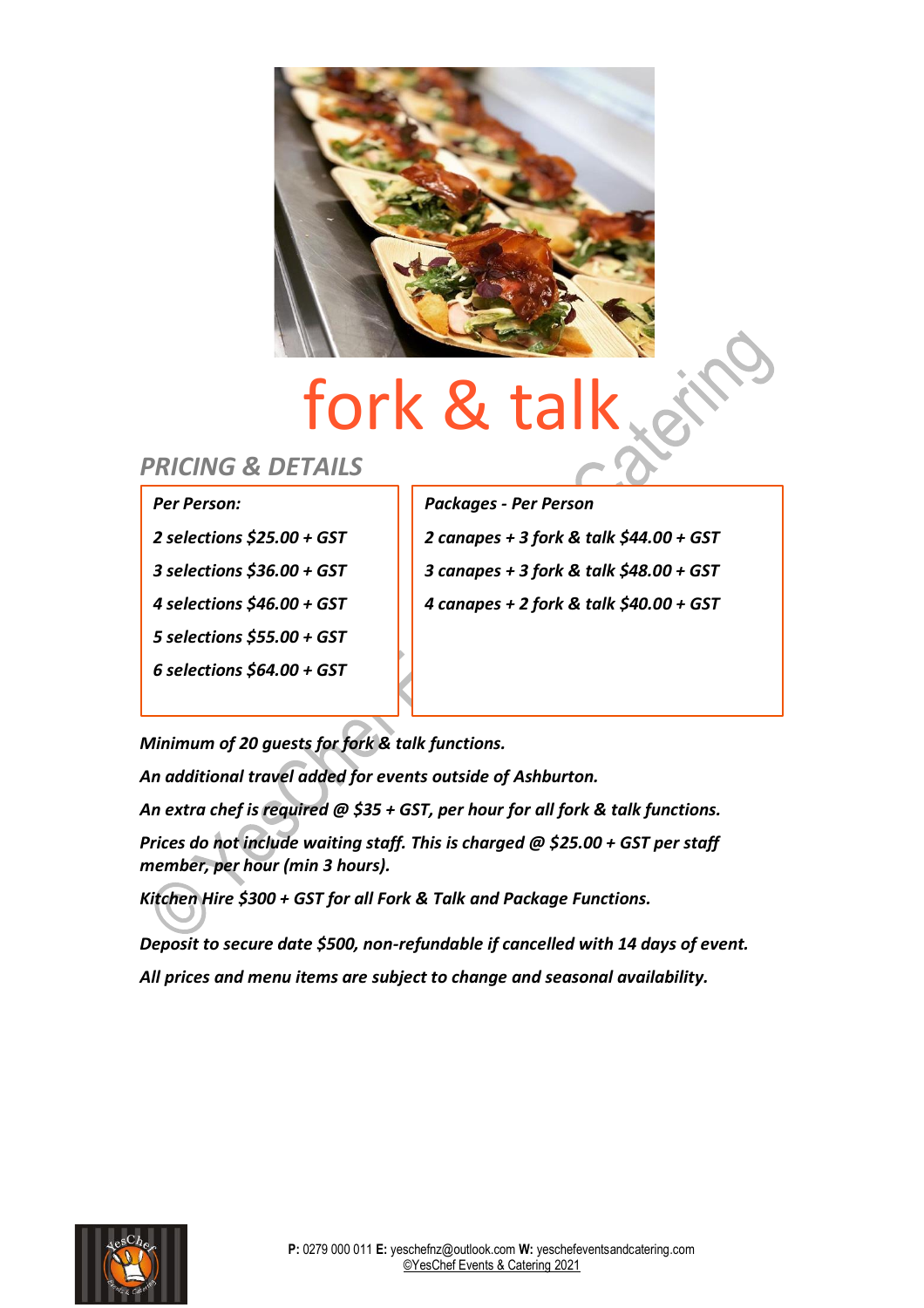

### fork & talk men

- o *Karaage Chicken - Japanese fried chicken, edamame, miso & ginger slaw, sriracha kewpie, toasted sesame seeds.* (gf)
- o *Twice Cooked Pork Belly – parsnip & thyme puree, baby carrots, apple cider & saffron aioli.*
- o *Thai Beef Soba Noodle Salad - coriander, basil, fresh lime, chilli.*  $(gf,v)$
- o *Blue Cod – beer battered fillet, hand cut chips, trailer-made tartare, fresh lemon.*
- o *Mini Filet Mignon – wrapped in bacon, w/ roast garlic creamed potato, pinot noir & rosemary jus.*

o *Lamb Shoulder – slow cooked, sumac, pomegranate & kumara salad, flat bread. (*gf)

o *Buddha Bowl – Choose: Felafel OR Halloumi OR Tofu served w/ quinoa, chickpeas, seasonal vegetables, tahini dressing* (gf,v)

 $gf = gluten free or can be$   $|$   $v = vegetarian or can be$